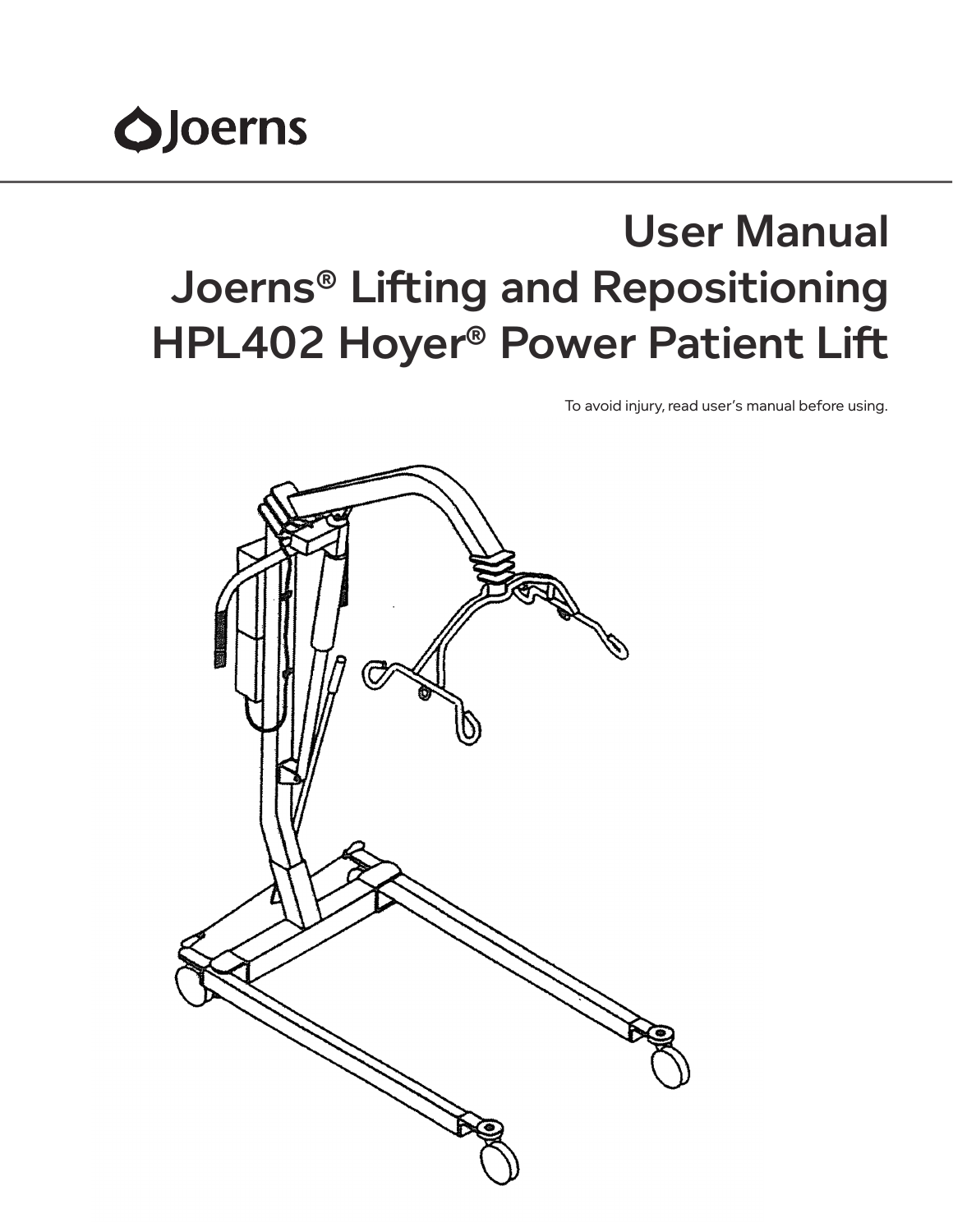# Table of Contents

This manual contains important safety and maintenance instructions. Please read it carefully before using your patient lifter and refer to it as often as needed for safe and efficient use.

If you have any questions regarding the safe use and/or assembly, maintenance or specifications of your patient lifter, you should call Joerns Healthcare toll-free at 800.826.0270.

For service and repair, remember your authorized Hoyer dealer is able to provide the assistance you need. Save this manual for future reference. For non-homecare lifters, your maintenance department should keep this manual.

**A Caution:** For patient use, refer to the separate manual, "How to Use a Patient Lifter." If you did not receive a copy or need additional copies, contact Joerns Healthcare at 800.826.0270.

# Assembly

**For Installation of the HPL-P Power Conversion Kit on Hoyer Lifters**

Recommended Tools: 3/4" and 1/2" wrench, 3/16" hex wrench

**Warning:** All shoulder bolts must engage through the bracket on both sides. If bolt is not fully engaged, misalignment and premature failure may result. Worn parts could fail, resulting in injury to patient/caregiver (Figure 1, page 3).

**Warning:** The large thrust washer must be inserted on the cradle hanger post (Figure 2). If washer is not present, the cradle hanger post and cradle center may wear prematurely. Warn cradle parts could fail, resulting in injury to resident/caregiver. Hanger post should protrude cradle center by 1/16th inch (Figure 1).

- 1. Carefully unpack lifter in the following order:
	- a. Remove the outside top of the box.
	- b. Remove the three inside top fillers from the box. **NOTE:** Be careful with the center filler, it contains the electronics.
	- c. Remove base and adjustment handle from the box.
	- d. Remove bottom filler from the box.
	- e. Remove cradle and mast assembly from the box.
- 2. Apply a thin layer for grease to all bolts.
- 3. Place base of lifter on a hard even surface with the wheels contacting the surface. Insert the mast in sleeve of base making sure that it is fully engaged. Tighten the mask lock bolt (Figure 2). Keep mast locked at all times except while storing.
- 4. Place adjustment handle into socket as shown (Figure 2). Pull adjustment handle back to unlock. Handle can be moved to the right to widen the base or to the left to narrow the base.
- 5. Remove boom from filler and attach to top of mast with hardware as shown (Figure 2).
- 6. Remove actuator from filler and attach top of actuator to mast and bottom to boom with hardware (Figure 2).
- 7. Attach cradle to the end of boom with cap and hardware (Figure 2). Pull vinyl boot over connection, make sure middle rib is over hardware.
- 8. Attach the power unit control box to bracket on back of mast using 1/8" hex wrench. Attach battery pack to control box and bracket. Route actuator cable along mast and secure with clips provided. (Make sure to leave approximately 8-inches of cable prior to the top clip, to allow for maximum lifter articulation.) Plug cords in proper outlets, pressing firmly into place (Figure 5.1)
- 9. Raise boom to highest position, pull vinyl boot over bolted connection.

2 *2*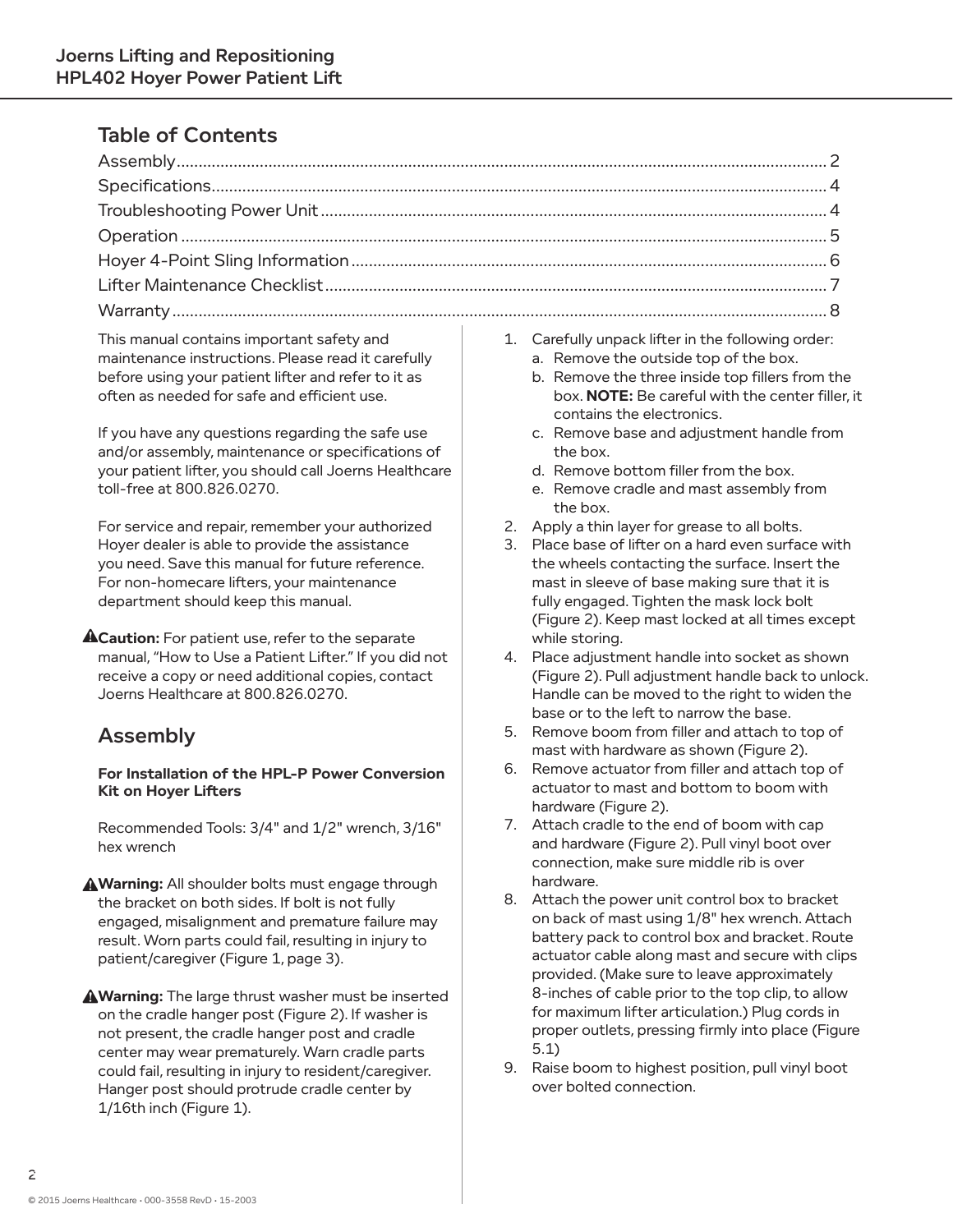#### **Lifter Illustrations**

- **Warning:** Inside attachment points on cradle are used for Hoyer slings with chains.
- **Warning:** The four outside attachment points are used for Partner-style slings.
- **Warning:** Cradle Center Post must protrude below the bottom of the Cradle Center Pivot Assembly (approximately 1/16").
- **Warning:** If Cradle center Post is flush or recessed, excessive wear may have occurred. Worn cradle parts could fail, resulting in serious injury or death to patient and/or caregiver. Remove from service and replace worn parts immediately.







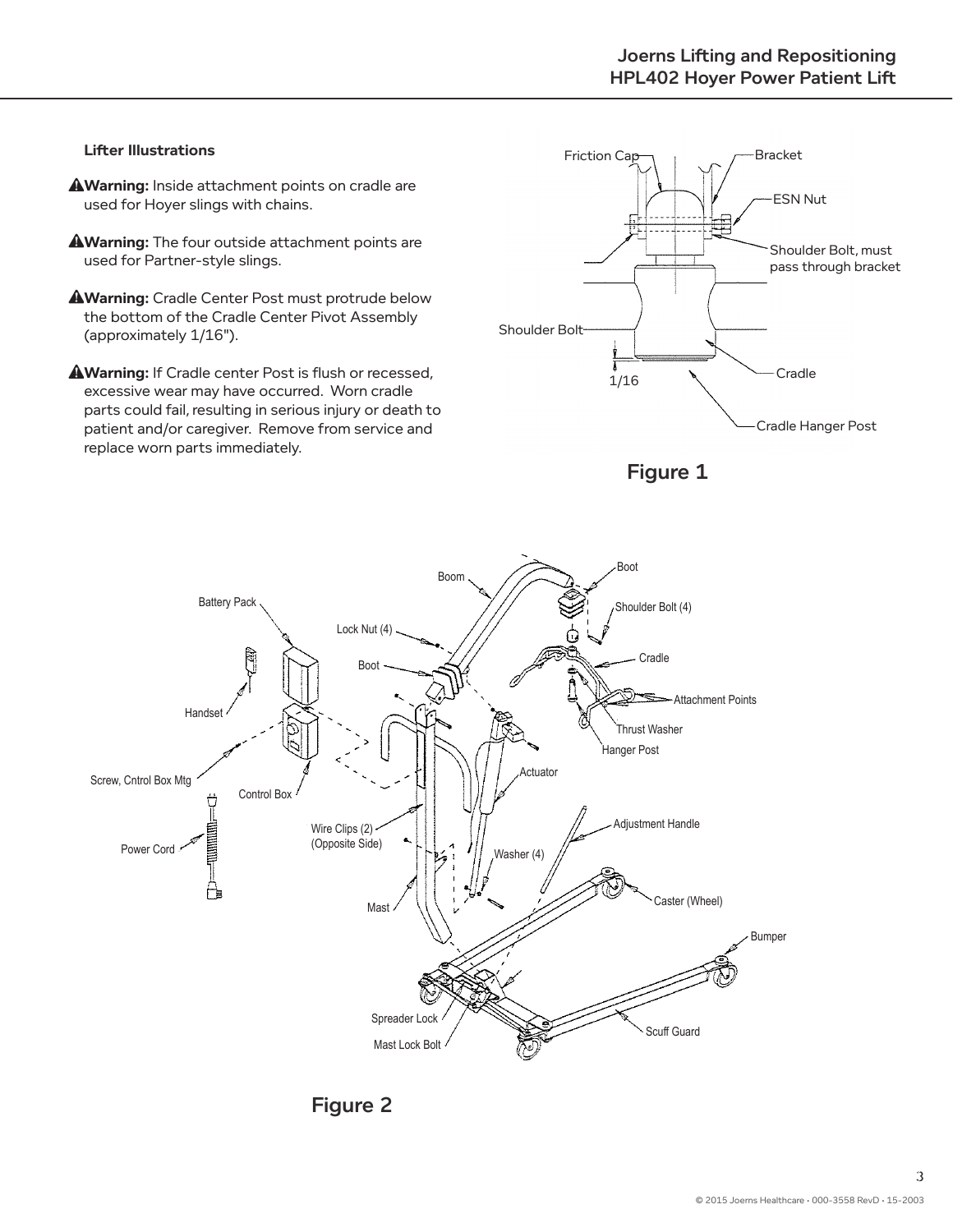# Specifications

| Beechwood powder coat finish |  |
|------------------------------|--|

#### **The following features are found on the Power Unit:**

- Battery: 2-12V Rechargeable Sealed Charge
- Charger Output 24V DC 1 Speed Operation
- 
- 
- LCD Display for Battery Capacity Indication
- Acoustic battery alarm at about 50% battery capacity (0% LCD Display)

## Troubleshooting, Power Unit

| Charger Input 120V AC . |  |  |
|-------------------------|--|--|

- 
- Emergency Down  **Emergency Mechanical down**
- Soft Stop  **Soft Stop** Emergency Stop

| Symptom                                                                                                  | <b>Possible Cause</b>                                                                                         | <b>Action</b>                                                                                                                                                         |
|----------------------------------------------------------------------------------------------------------|---------------------------------------------------------------------------------------------------------------|-----------------------------------------------------------------------------------------------------------------------------------------------------------------------|
| Power indicator does<br>not light up                                                                     | $\cdot$ Not connected to mains<br>$\cdot$ The fuse has blown<br>• Control box defective                       | $\cdot$ Connect to mains<br>• Replace fuse, if the system is prepared for external<br>fuse replacement or send the system for repair<br>• Send control box for repair |
| Power indicator lights up<br>but actuator does not<br>run. Relays in control box<br>are heard clicking.  | • Actuator plug not<br>pushed into control box<br>properly<br>• Actuator defective<br>· Control box defective | • Push actuator plug into control box properly.<br>Replace actuator<br>• Replace the control box                                                                      |
| Power indicator lights up<br>but actuator does not<br>run. No relay noise heard<br>from the control box. | • Control box defective<br>• Handset defective                                                                | · Send control box for repair<br>• Send handset for repair                                                                                                            |
| Control box completely<br>dead on battery and no<br>relay clicking heard.                                | • Battery completely flat<br>• Battery defective                                                              | • Charge battery<br>Replace battery                                                                                                                                   |
| Actuator does not run<br>on battery, but relay<br>clicking heard.                                        | • Actuator plug not<br>pushed into control box<br>• Actuator defective<br>• Control box defective             | • Push actuator plug properly into control box<br>Replace actuator<br>• Replace control box                                                                           |
| Control box okay apart<br>from one direction on<br>one channel                                           | • Handset defective<br>• Control box defective                                                                | • Send handset for repair<br>· Send control box for repair                                                                                                            |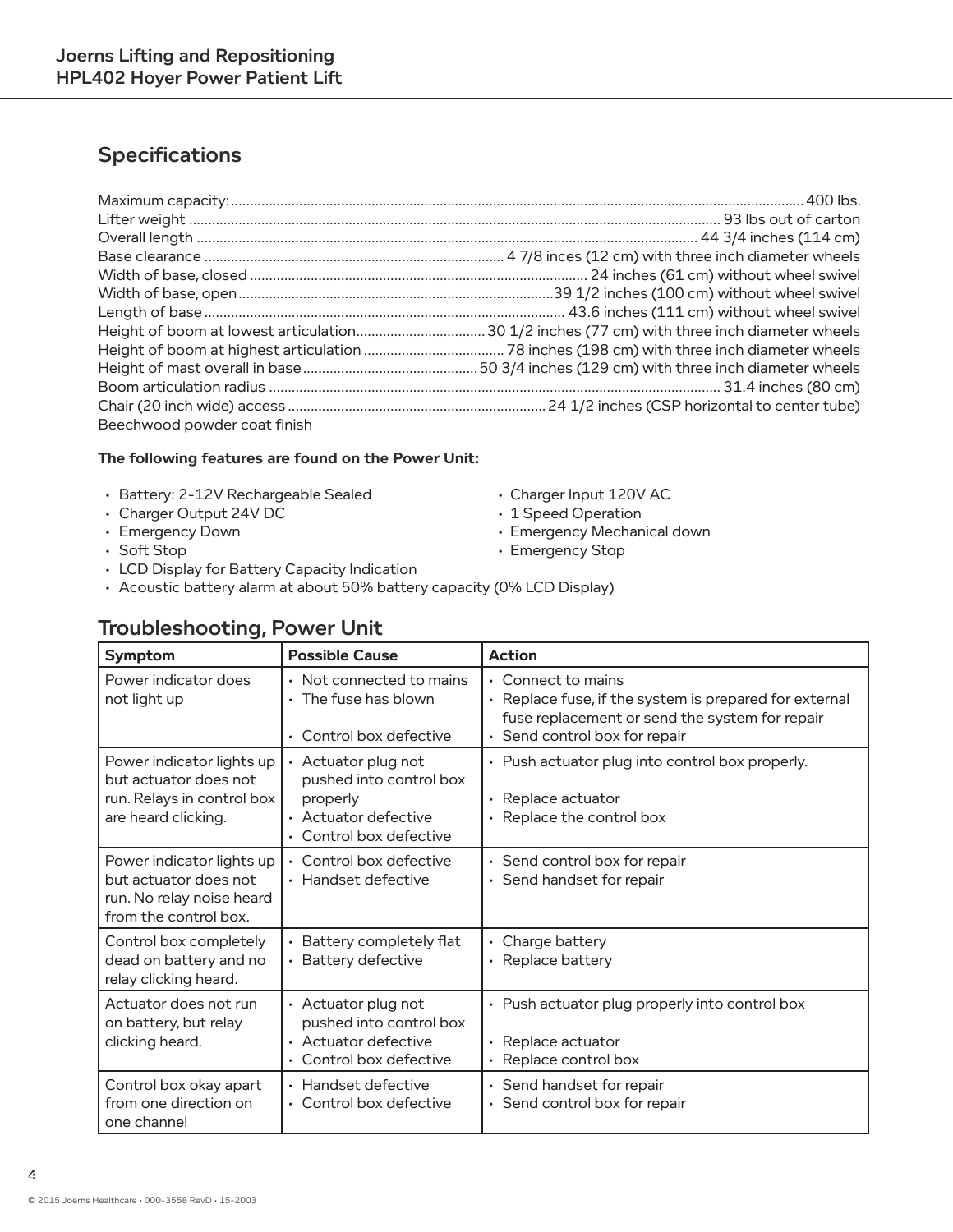## **Operation**

#### **Hand Control**

The hand control activates the lifter and has two (2) buttons; one "up" and one "down".

Simply press the button for the direction you want the lifter to move.

#### **Battery Charging**

Plug the charger into the wall socket (110V) prior to connecting the plug to the control box. A control box with battery will hold a (unused) charge for approximately six (6) months. To achieve the longest life, keep the battery fully charged. After approximately six (6) hours of charging, the batteries will be fully charged and the LCD display should read 100%

**Note:** It is not possible to overcharge batteries.

**Note:** When battery alarm sounds, batteries should be recharged.



#### **Instructions**

The duty cycle printed on the label of the control box must always be noted. If the cycle has been exceeded, the control box could overheat and become damaged. Unless otherwise specified on the label, the duty cycle is maximum 10% or six (6) min/hour of continuous operation.

Emergency stop button should be pushed in when not in use for an extended period of time, the LCD Display will trickle down the battery.

**Note:** Power lifter will not be operable during the time the charger is connected.

- **AWarning:** Do not charge the battery while someone is in the lifter and especially if the unit is being used in wet or bathing areas.
- **A Caution:** By unauthorized opening of the system, there is a risk that it may malfunction at a later date.
- **Warning:** Lifters can tip over. Keep base widened for stability. Never lock brakes or block wheels when lifting someone. Brakes are provided for parking. To lock casters, step on cam lever on side of casters. To unlock brakes, step on highest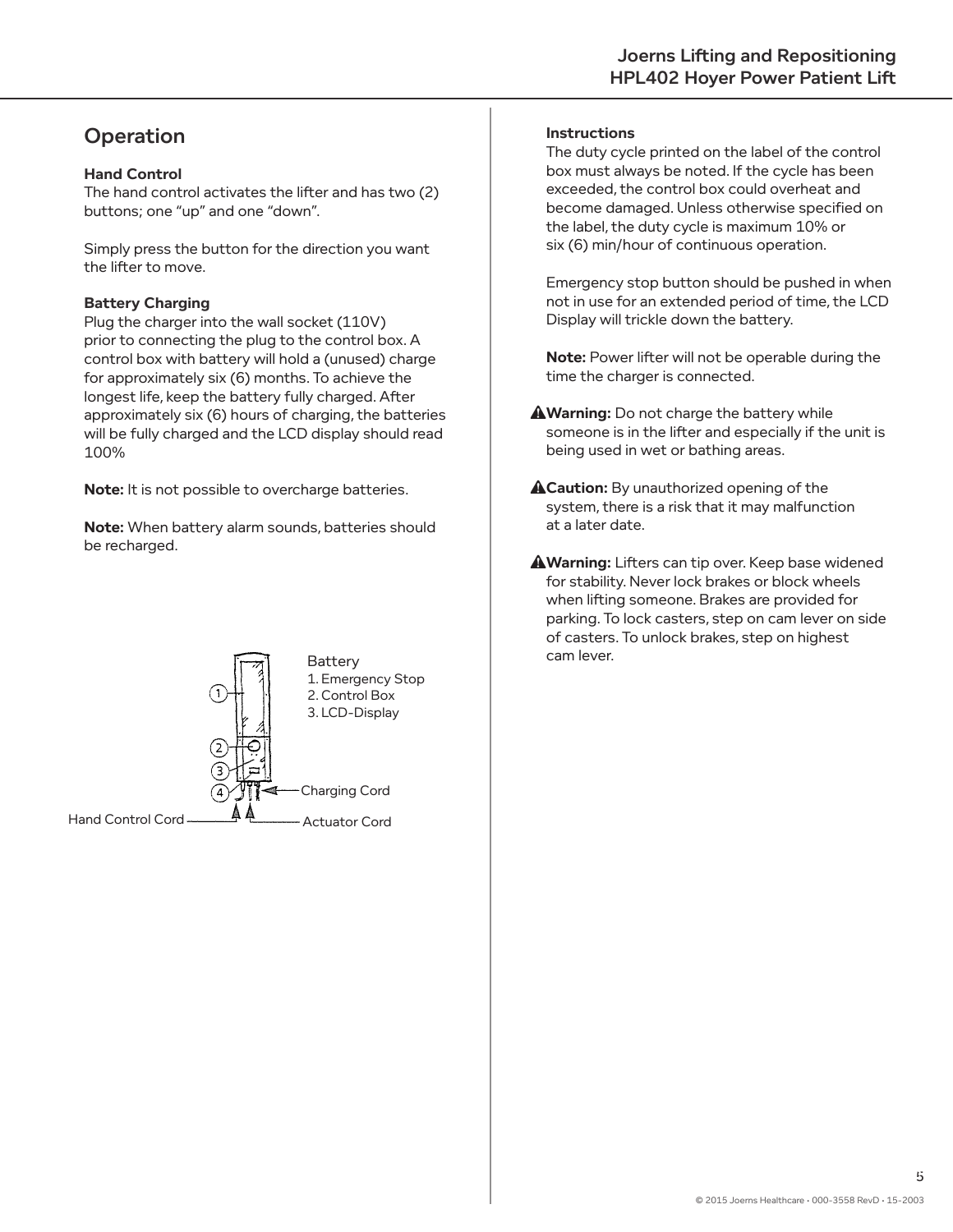# Hoyer 4-point Sling Information

**Warning:** Torn, cut, frayed or broken slings could fail resulting in serious injury or death to patient. Use slings in good condition only. Destroy and discard old, unusable slings.

**Note:** Do not use any other manufacturer's sling with the HPL402 Lifter.

**Note:** Do not use Hoyer slings with any other manufacturer's lift.

#### **Patient Size Guide**



**Example of label found on back of Partner Slings**

|                  | А           | В             | Weight               |
|------------------|-------------|---------------|----------------------|
|                  | $inch$ (cm) | $ $ inch (cm) | lbs (kg)             |
| Large            | 28 (70)     | 19 (47)       | 198-400 (90-<br>191) |
| Medium   24 (61) |             | 19 (47)       | 99-210 (45-95)       |
| Small            | 18 (46)     | 15 (38)       | 55-110 (25-50)       |

\*Patient's weight to sling size information is an approximation only.

Patient can be raised 4" higher by hooking up the inside strap to the cradle.

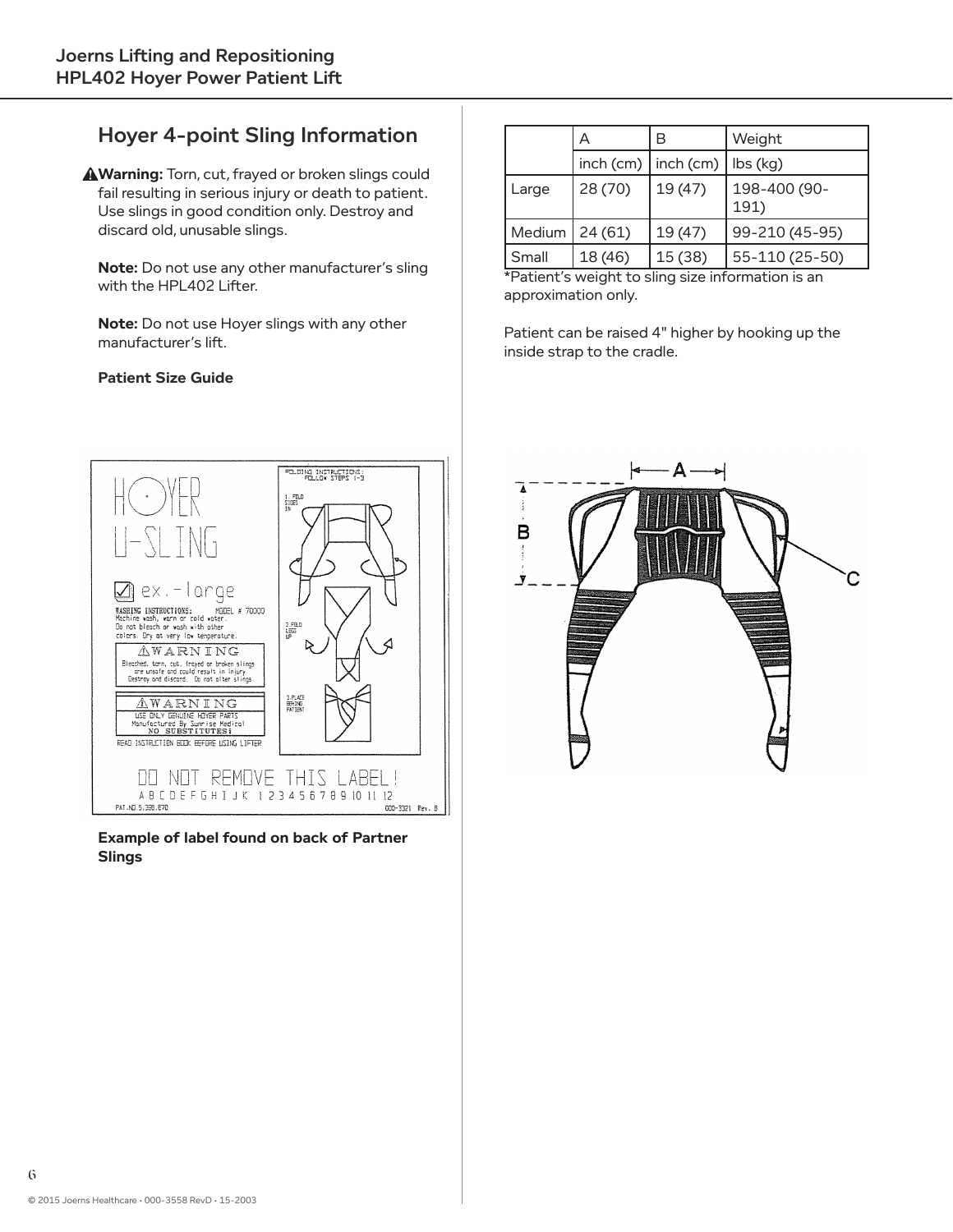## Lifter Maintenance Checklist

Only qualified persons should service and repair Hoyer lifters. Regular maintenance of lifters and accessories is necessary to assure proper and safe operation. Read and observe the following recommended instructions.

| Item                                                                                     | Initially    | <b>Before</b><br>each use | <b>Bi-Monthly</b> |
|------------------------------------------------------------------------------------------|--------------|---------------------------|-------------------|
| <b>Base and Wheels</b>                                                                   |              |                           |                   |
| Base is even and level (all four wheels are on the floor)                                | V            | $\checkmark$              |                   |
| Wheel bolts are tight                                                                    | V            | $\checkmark$              |                   |
| Wheels swivel and roll easily                                                            | V            | $\checkmark$              |                   |
| <b>Base Adjustment</b>                                                                   |              |                           |                   |
| Base locks securely, all parts are present                                               | V            | $\checkmark$              |                   |
| Base opens and closes smoothly                                                           | V            | $\boldsymbol{\nu}$        |                   |
| Check spreader lock and all hardware for wear                                            |              | $\checkmark$              |                   |
| <b>Mast</b>                                                                              |              |                           |                   |
| Mast fully engaged and locked into mast sleeve                                           | V            | $\checkmark$              |                   |
| Inspect for bends or deflections                                                         |              | $\checkmark$              |                   |
| Inspect all bolts and nuts for wear and tightness                                        |              | V                         |                   |
| <b>Boom</b>                                                                              |              |                           |                   |
| Inspect all bolts and nuts for wear and tightness                                        |              | $\checkmark$              |                   |
| Inspect to ensure the boom is centered between the base legs                             | $\checkmark$ | V                         |                   |
| <b>Cradle</b>                                                                            |              |                           |                   |
| Check hanger post for wear or damage. Replace post if wear exceeds 1/16".                |              | $\checkmark$              |                   |
| Check sling attachments for wear or deflection                                           |              | V                         |                   |
| <b>Slings and Hardware</b>                                                               |              |                           |                   |
| Check metal parts for wear or damage                                                     |              | $\checkmark$              |                   |
| Check all nuts, bolts and screws for wear and tightness                                  |              |                           | V                 |
| Check slings and web straps for wear or damage                                           |              | $\checkmark$              |                   |
| <b>Lubrication</b>                                                                       |              |                           |                   |
| Oil all pivot joints, including:                                                         |              |                           |                   |
| Top of mast where boom attaches                                                          |              |                           | V                 |
| Top and bottom of actuator mounting                                                      |              |                           |                   |
| Pump handle hinge                                                                        |              |                           | V                 |
| Use a light grease to lubricate base adjustment lock plate and<br>all rotating hardware. |              |                           | $\checkmark$      |
| Wheel and swivel bearings                                                                |              |                           | $\checkmark$      |
| Cleaning*                                                                                |              |                           |                   |
| Use mild soap to clean; dry thoroughly.                                                  |              | $\checkmark$              |                   |
| Apply auto or appliance wax                                                              |              |                           | $\checkmark$      |
| Keep painted surfaces clean from oil                                                     |              | $\checkmark$              |                   |

\* Do not wash under water pressure.